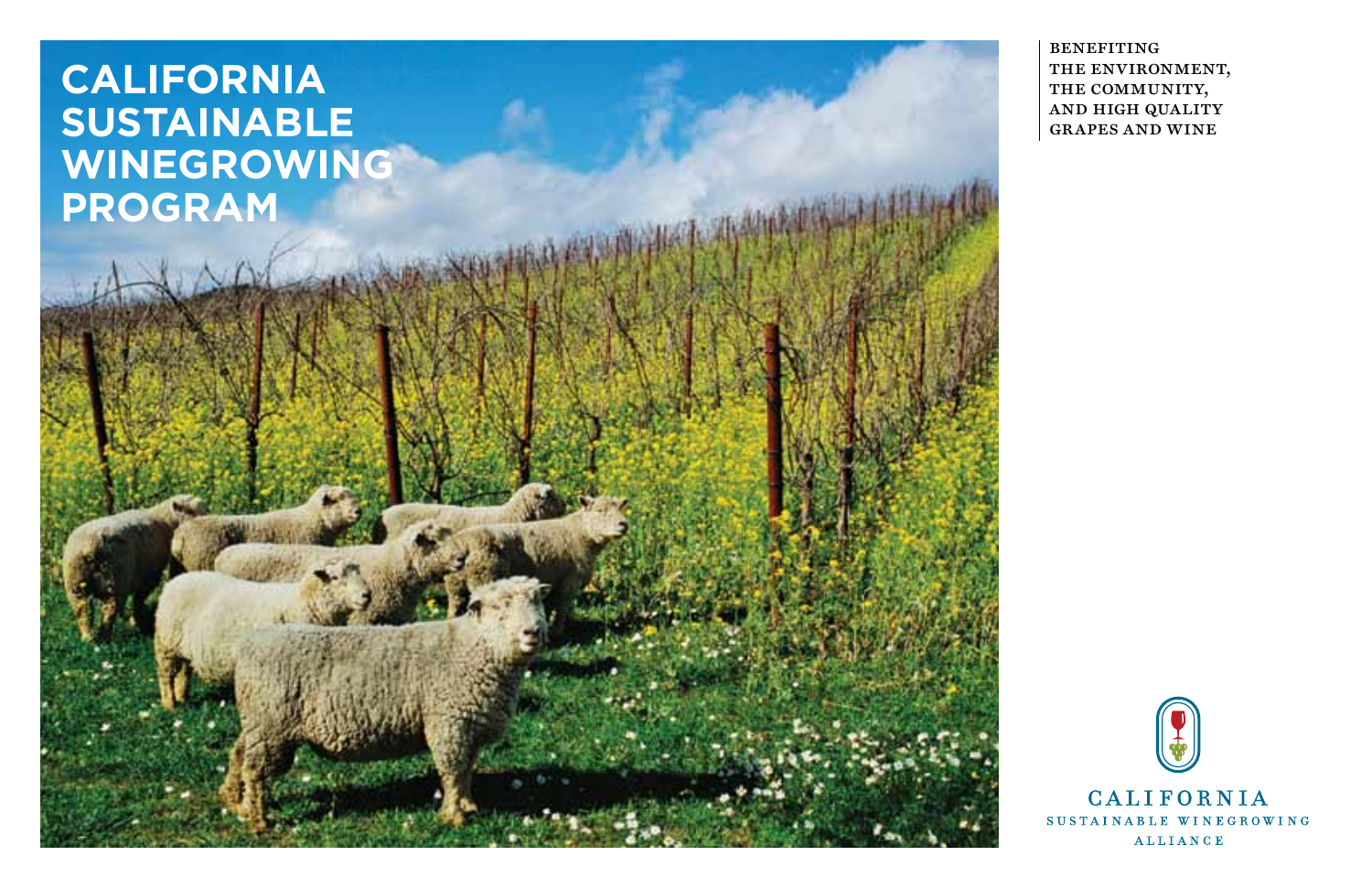## **WHAT IS SUSTAINABLE WINEGROWING?**

Sustainable winegrowing is a comprehensive set of practices that are environmentally sound, socially equitable and economically viable. Sustainable winegrowing is being used by winegrape growers and vintners throughout California to grow and make high quality grapes and wine. These sustainable vineyard and winery practices conserve water and energy, maintain healthy soil, protect air and water quality, enhance relations with employees and communities, preserve local ecosystems and wildlife habitat, and improve the economic vitality of vineyards and wineries.



#### relationship between sustainable, organic, and biodynamic

California growers and vintners are using sustainable, organic and biodynamic approaches that have numerous management practices in common, such as using natural alternatives to enrich soil and control weeds and pests, yet each approach also has unique features. "Sustainable" includes a broader set of practices, such as energy and water efficiency.

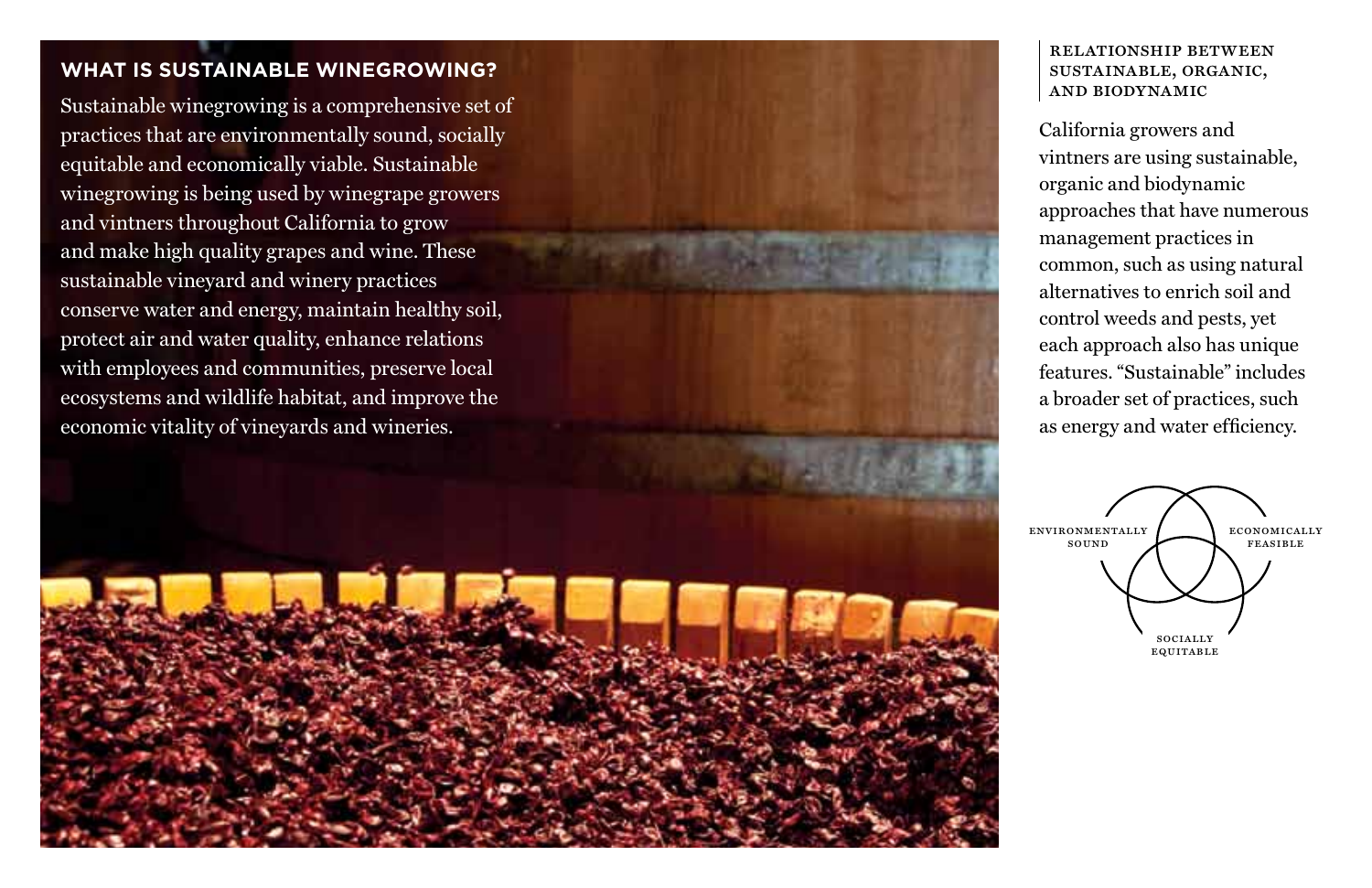# **CALIFORNIA GROWERS & VINTNERS EMBRACE SUSTAINABILITY**

In 2002, the california sustainable winegrowing program (swp) was created as an educational program to help vineyards and wineries continuously improve in adopting and implementing sustainable practices. More than 1,800 California vineyards and wineries of all sizes have participated in the program, while nearly 11,000 growers and vintners have attended CSWA's educational workshops.

#### **SUSTAINABILITY** WORKBOOK & TOOLS

The Sustainable Winegrowing Program provides numerous resources to wineries and vineyards, including the *California Code of Sustainable Winegrowing,* a workbook that enables growers and vintners to evaluate over 200 sustainable practices from grape to glass. The SWP also offers educational workshops, webinars, case studies, and online tools to calculate and track energy and water use, applied nitrogen, and greenhouse gas emissions.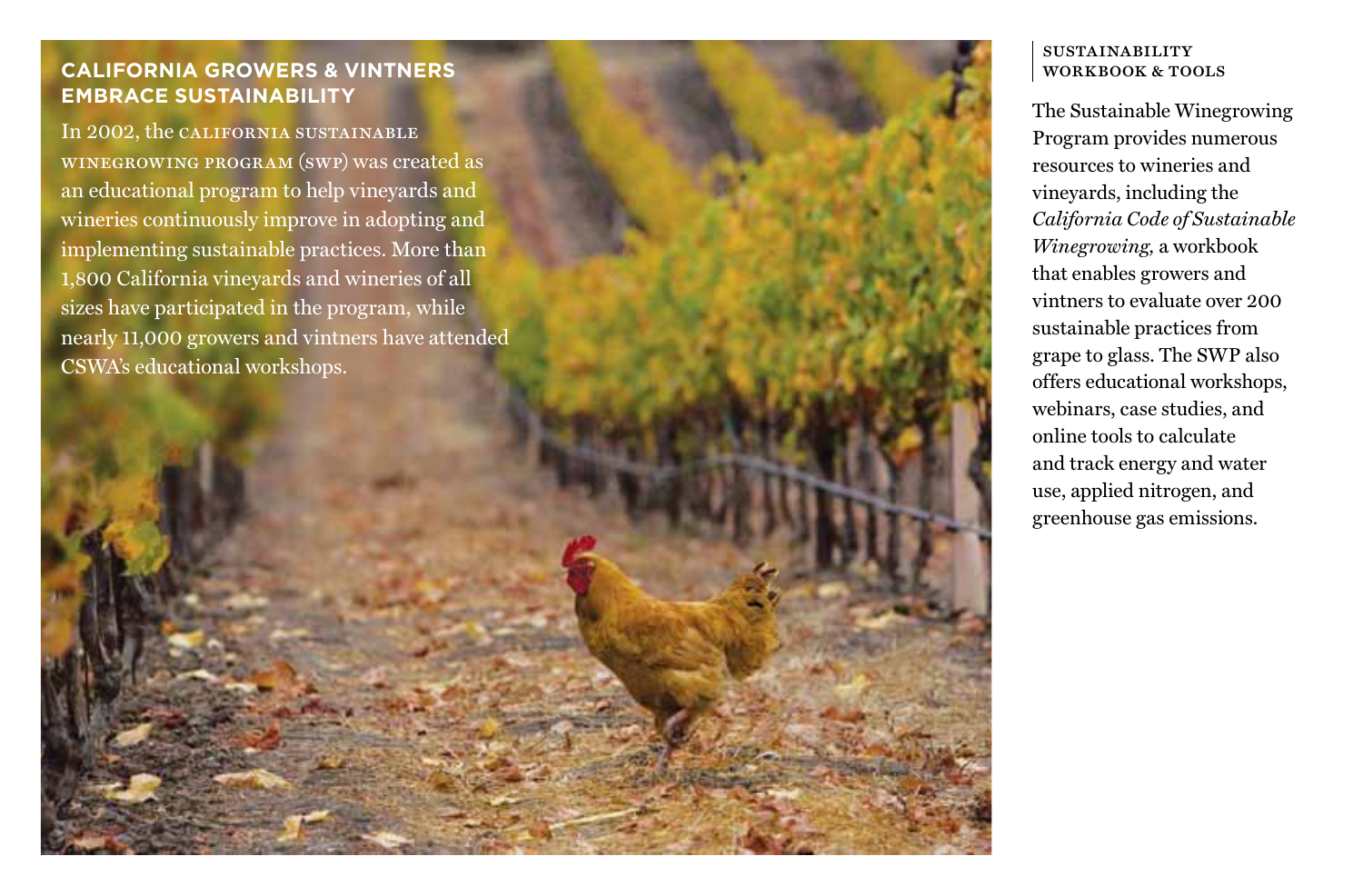## **BENEFITS OF SUSTAINABLE WINEGROWING**

Ultimately, sustainable winegrowing enables growers and vintners to grow and produce high quality grapes and wine while protecting the environment and enhancing the communities in which they live and work.



#### good for the environment

Beyond tending the grapes and making wine, many California growers and vintners feel a deep connection to the land itself. Sustainable winegrowing preserves natural resources and protects ecosystems and wildlife habitat.

#### good for the community

California growers and vintners are stewards of both natural and human resources, preserving open space and providing scenic landscapes and contributing to their communities economically and culturally. Sustainability also helps provide a favorable environment for employees and neighbors.

#### good for the grapes & wine

The attention to detail needed to implement sustainable practices in the vineyard and winery results in high quality grapes that make high quality wine.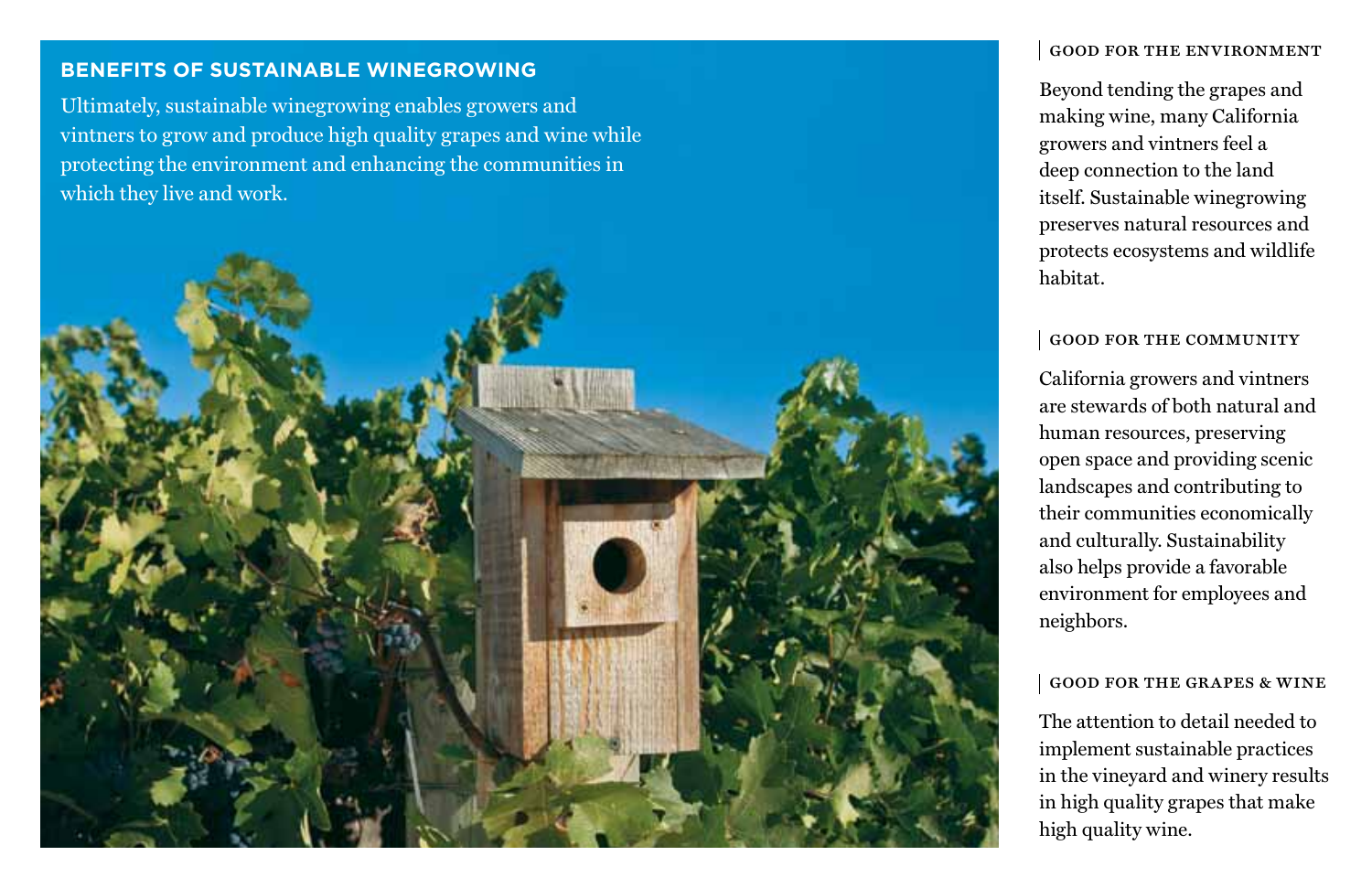# **Certified California Sustainable Winegrowing**

Launched in 2010, CERTIFIED CALIFORNIA sustainable winegrowing (ccsw-certified) grew out of the Sustainable Winegrowing Program and provides third-party verification that a winery and/or vineyard is adopting and implementing sustainable practices. All certified wineries and vineyards must meet defined prerequisite practices that ensure key sustainability areas such as soil health, water and energy, habitat, etc. are addressed. Certified wineries and vineyards must also continuously improve their sustainability practices each and every year that they are certified. Certification is a voluntary option.



CCSW-Certified wineries and vineyards are environmental stewards, conserve natural resources, and use socially equitable business practices.

Visit the certified sustainable winegrowing page at *www. sustainablewinegrowing.org*  for a list of CCSW–Certified wineries and vineyards.